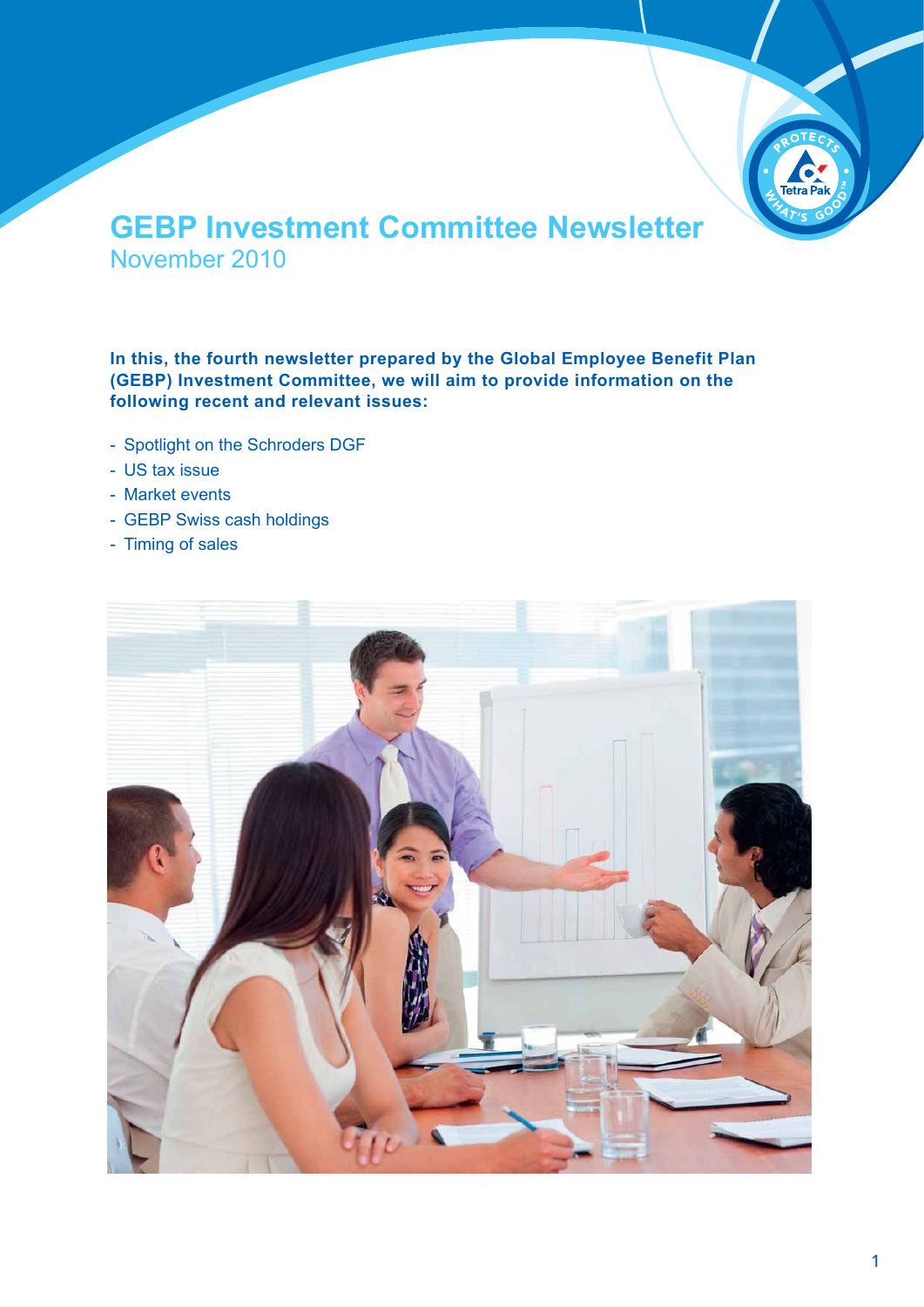## **Spotlight on the Schroders Global Diversified Growth Fund (DGF)**

In earlier communications, the Investment Committee outlined the merits of diversifying your investments. The Schroders Global Diversified Growth Fund (the DGF) was highlighted as a diversified solution available to members. To recap, the DGF invests in a variety of different asset classes and a recent asset allocation is shown below.





The DGF is less volatile than a standard equity fund. Over a market cycle (usually defined as 5 to 7 years) the DGF would look to invest across a range of well diversified asset classes that have a limited degree of correlation and as result would aim to produce a more stable stream of investments throughout the year. This means that in the short term if equities perform strongly the DGF may lag equity returns, however due to its lower volatility, in cases where equity markets suffer from poor performance the DGF may not fall as sharply. You will see from DGF factsheets that in the recent past when equity markets have suffered from volatile performance, the DGF has not. For a more up to date performance summary, please refer to the most recent DGF factsheet for October on the Zurich Online system.

#### *Link to fund centre:*

http://webfund6.financialexpress.net/clients/zil/pricetable. aspx?range=ipp&scheme=2&currency=EUR

# **US Tax Legislation and members responsibilities**

Members of the GEBP (US) are defined as US citizens, green card holders, members with a US resident income tax return filing obligation, and Non-US nationals living in the US as a US tax resident. The tax and reporting requirements for US citizens and green card holders who hold assets in foreign pensions have become increasingly complex.

First, US citizens and green card holders are required to report the realized gains/losses of the GEBP on their annual US tax returns (you are not required to report the unrealized gains/ losses) since the GEBP is not a qualified US

pension plan. RBC cees will provide you with an annual statement of the realized gains/losses for purposes of this reporting on your US tax returns.

Members of the GEBP (US) should seek independent tax advice concerning the personal tax implications of accruing benefits or receiving a distribution from the GEBP (US). It is your responsibility to provide any information required by the appropriate tax authorities. It is recommended that you keep careful records of your retirement account. A new FAQ will be uploaded to the RBS site shortly.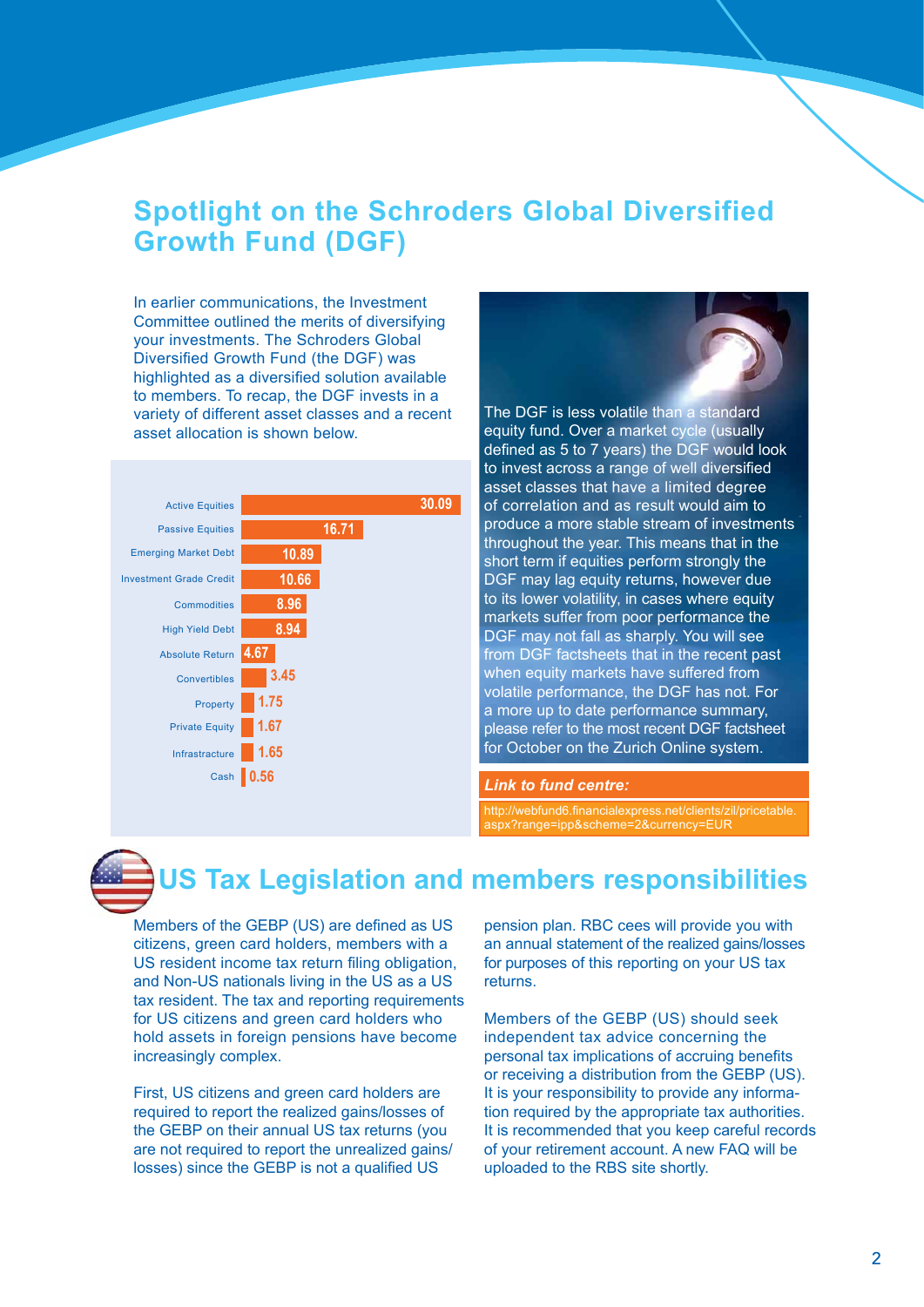#### **Market events**

As you may have picked up from various news reports in the recent past there have been a lot of events which have had an impact on financial markets globally. As members of the GEBP your investments are channelled into global markets, and it is inevitable that some of these events would have had an impact on your investments. While it is difficult to forecast or predict such events in advance, the Investment Committee looks to ensure that the range of investment funds offered are suitable and that there is an adequate range of funds available for members with different risk profiles.

Remember it is key that you pick investment fund choices that best match your risk profile and time horizon. Time horizon is key, as if you only have a few years to retirement you may not be able to withstand the short term volatility that is introduced by equity funds and may prefer

to choose less volatile asset classes such as bonds and cash. However if you're a good few years away from retirement, then you may wish to consider more volatile options which while being more risky in the short term can offer better growth potential over the longer term. At times being conservative when you a have fairly long time horizon could mean that your assets fail to beat the rate of inflation over the long term.



#### Below we have summarised some significant events since our last newsletter that will have likely had a bearing on some of your investments.



**BP** - The oil giant had a difficult 6 months as a consequence of the oil spill off the US east coast. Members of the GEBP should be aware that there were relatively

small holdings in BP, with the largest concentration within the Alliance Bernstein European Value fund. As noted earlier in this newsletter, most of the GEBP investment funds are widely diversified and so in the failure of one large individual stock there will be an impact on some of the investment funds, although the impact, due to diversification, is likely to be small.

# Goldman<br>Sachs

Goldman Sachs - Earlier this year Goldman Sachs was called to account by the Securities Exchange Commission for some of its activities during the global credit

crisis. This was ultimately resolved through an out of court settlement agreed with the US Government. It did, however, highlight a future possible risk for GEBP members should Goldman Sachs, who offer the Goldman Sachs 80% Protection Signum Fund (the Signum Fund) to

members go into administration. The Investment Committee will actively monitor the appropriateness of the Signum fund.



Greece - Members of the GEBP will have noticed over the year concerns over the economies in certain parts of Europe, most notably Greece and Hungary,

where the financial stability and viability of these countries was close to breaking point. Fortunately, the concerns have been reducing over the last few months, but it is still worth highlighting that investment funds offered to members of the GEBP retained very small holdings of bonds and other investments connected to Greece and Hungary. The financial collapse of either country could therefore have impacted your pension accounts under the GEBP, but the direct impact would have been minimal as most investment funds offered to GEBP members are widely diversified across many companies, governments and other institutions.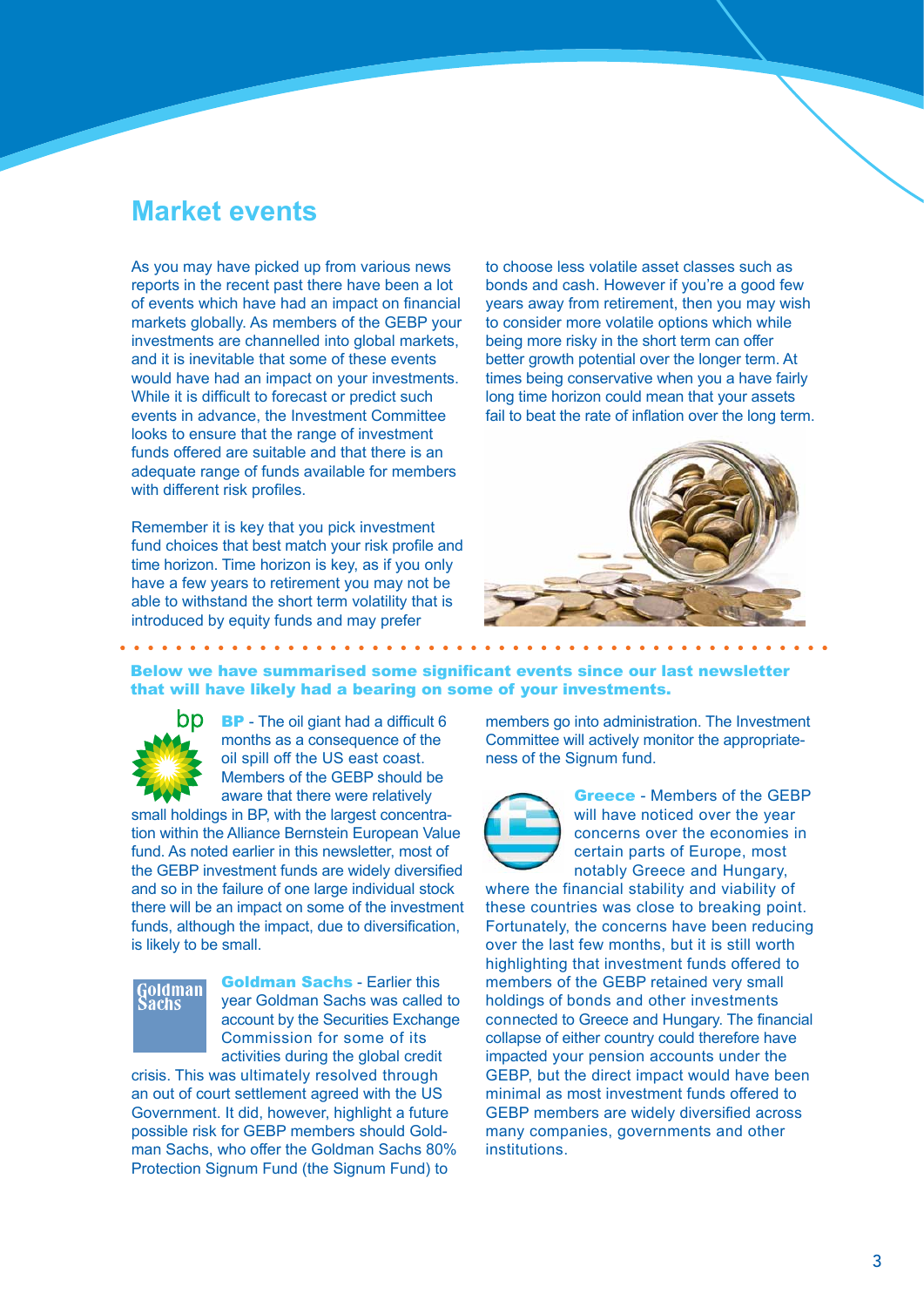### **GEBP (Swiss) cash holdings**

We would like to highlight to members of the GEBP (Swiss), in particular, to check their current pension account allocation to ensure that they are appropriately diversified.

Members of the GEBP (Swiss) will recall the communication sent to members as part of the GEBP Provider transition in April of 2009. One of the issues announced was the cash locking of the first version or tranche 1 of the Goldman Sachs 80% Protection Signum Fund. To ensure that the 80% protection provided by the Signum Fund was maintained, any holdings in the GEBP (Swiss) Lifestyle prior to the cash locking were 'ringfenced', with Signum Fund assets held in the first tranche being diverted into a liquidity or cash fund, namely the Insight Liquidity Fund to maintain the 80% protection level. This action was taken to ensure that participating members were protected from any further declines in the market.

At the time this change was announced in May 2009, members were encouraged to consider their asset allocation, and move the 'ringfenced' assets into the new Swiss Lifestyle, or into tranche 2 of the Goldman Sachs 80% Protection Signum Fund. The GEBP Investment Committee would like to once again remind members to consider their asset allocation, and review the amount of funds they have invested in the Insight Liquidity Fund. This fund contains a high proportion of the Swiss section assets and therefore members need to check their own circumstances and feel comfortable with their asset allocation at the current time.

Members of the GEBP (Swiss) Section will have seen a separate announcement introducing a range of new regional Lifestyle strategies, Global Passive Lifestyle Portfolio, North American Passive Lifestyle Portfolio, Asian Passive Lifestyle Portfolio and Emerging Markets Passive Lifestyle Portfolio. There is also now the European Lifestyle Portfolio, formerly the GEBP (Swiss) Lifestyle Portfolio. You are encouraged to revisit your investment decisions at this time to ensure they remain appropriate for your personal circumstances.